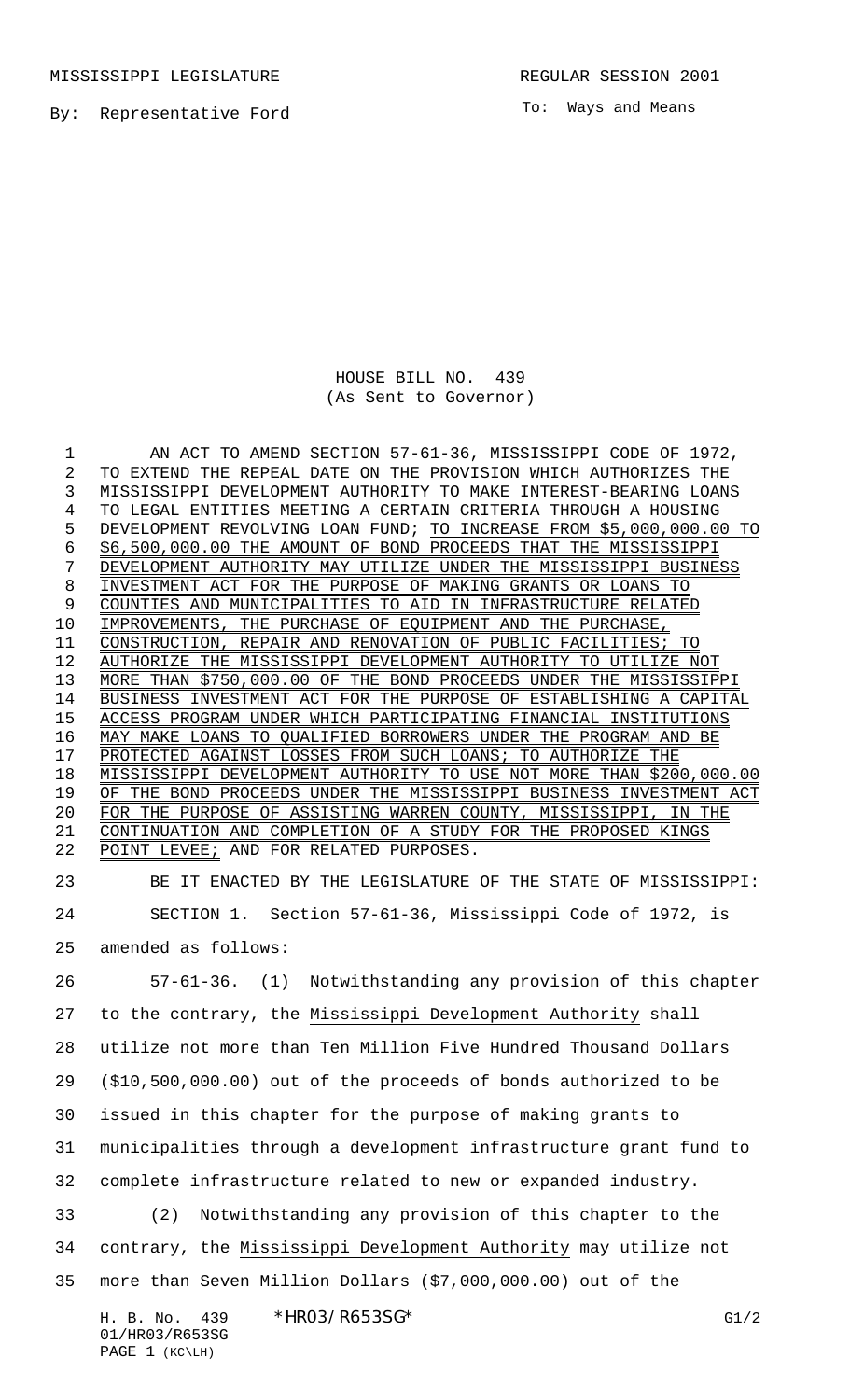proceeds of bonds authorized to be issued in this chapter for the purpose of making interest-bearing loans to any agency, department, institution, instrumentality or political subdivision of the state; or any agency, department, institution or instrumentality of any political subdivision of the state; or any business, organization, corporation, association or other legal entity meeting criteria established by the department, through a housing development revolving loan fund, to construct or repair housing for low or moderate income earners; provided, however, that the department may not utilize any bond proceeds authorized under this chapter for the purpose of making any loans to the Mississippi Home Corporation for any purpose whatsoever. No more than forty percent (40%) of the additional bonds authorized by this section in House Bill No. 1694, 1998 Regular Session [Laws, 1998, Chapter 559], may be used for multiple family housing activities. Funds authorized under this subsection may be deposited in the Mississippi Affordable Housing Development Fund authorized in Section 43-33-759 and used for purposes authorized by that section. This subsection (2) shall be repealed from and after July 1, 2002.

 (3) Notwithstanding any provision of this chapter to the contrary, the Mississippi Development Authority shall utilize not more than Six Million Five Hundred Thousand Dollars

 (\$6,500,000.00) out of the proceeds of bonds authorized to be 60 issued in this chapter for the purpose of making grants or loans to municipalities through an equipment and public facilities grant and loan fund to aid in infrastructure-related improvements as determined by the Mississippi Development Authority, the purchase of equipment and in the purchase, construction or repair and renovation of public facilities. Any bonds previously issued for the Development Infrastructure Revolving Loan Program which have not been loaned or applied for are eligible to be administered as

68 grants or loans.

H. B. No. 439 \*HR03/R653SG\* 01/HR03/R653SG PAGE 2 (KC\LH)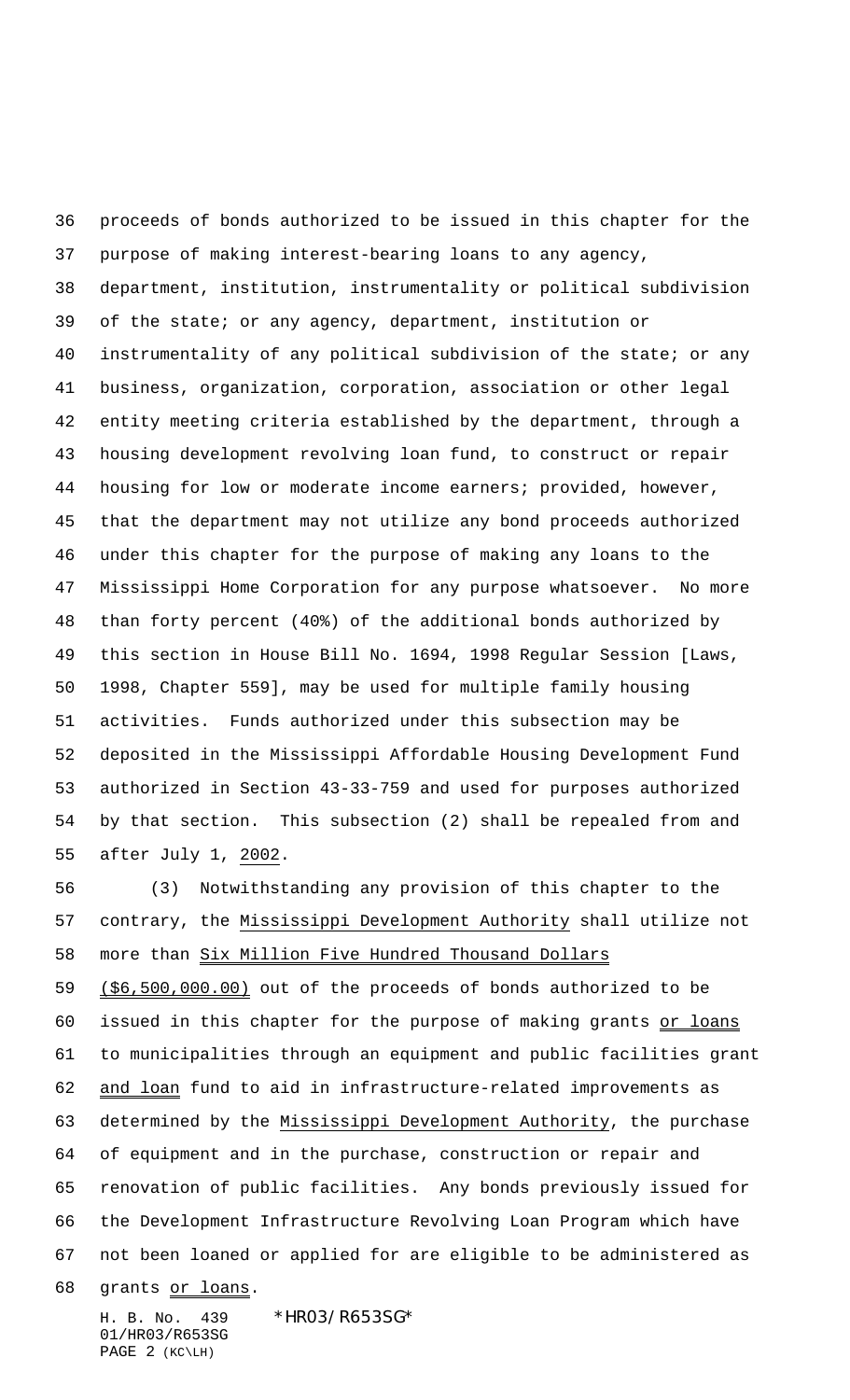The requirements of Section 57-61-9 shall not apply to any grant made under this subsection. The Mississippi Development Authority may establish criteria and guidelines to govern grants made pursuant to this subsection.

 (4) Notwithstanding any provision of this chapter to the contrary, the Mississippi Development Authority may utilize not more than Seven Hundred Fifty Thousand Dollars (\$750,000.00) out of the proceeds of bonds authorized to be issued in this chapter in order to match federal funds available from the United States Department of Agriculture for the purpose of establishing an intermediary relending program to be administered by the Mississippi Development Authority. The Mississippi Development Authority may establish criteria and guidelines to govern loans made under such program.

83 (5) The Mississippi Development Authority may establish a 84 capital access program and may contract with any financial 85 institution to participate in the program upon such terms and 86 conditions as the authority shall consider necessary and proper. 87 The Mississippi Development Authority may establish loss reserve 88 accounts at financial institutions that participate in the program 89 and require payments by the financial institution and the borrower 90 to such loss reserve accounts. All money in such loss reserve 91 accounts is the property of the Mississippi Development Authority. 92 Under the capital access program a participating financial 93 institution may make a loan to any borrower the Mississippi 94 Development Authority determines to be qualified under rules and 95 regulations adopted by the authority and be protected against 96 losses from such loans as provided in the program. Under such 97 rules and regulations as may be adopted by the Mississippi 98 Development Authority, a participating financial institution may 99 submit claims for the reimbursement for losses incurred as a 100 result of default on loans by qualified borrowers.

H. B. No. 439 \*HR03/R653SG\* 01/HR03/R653SG PAGE 3 (KC\LH)